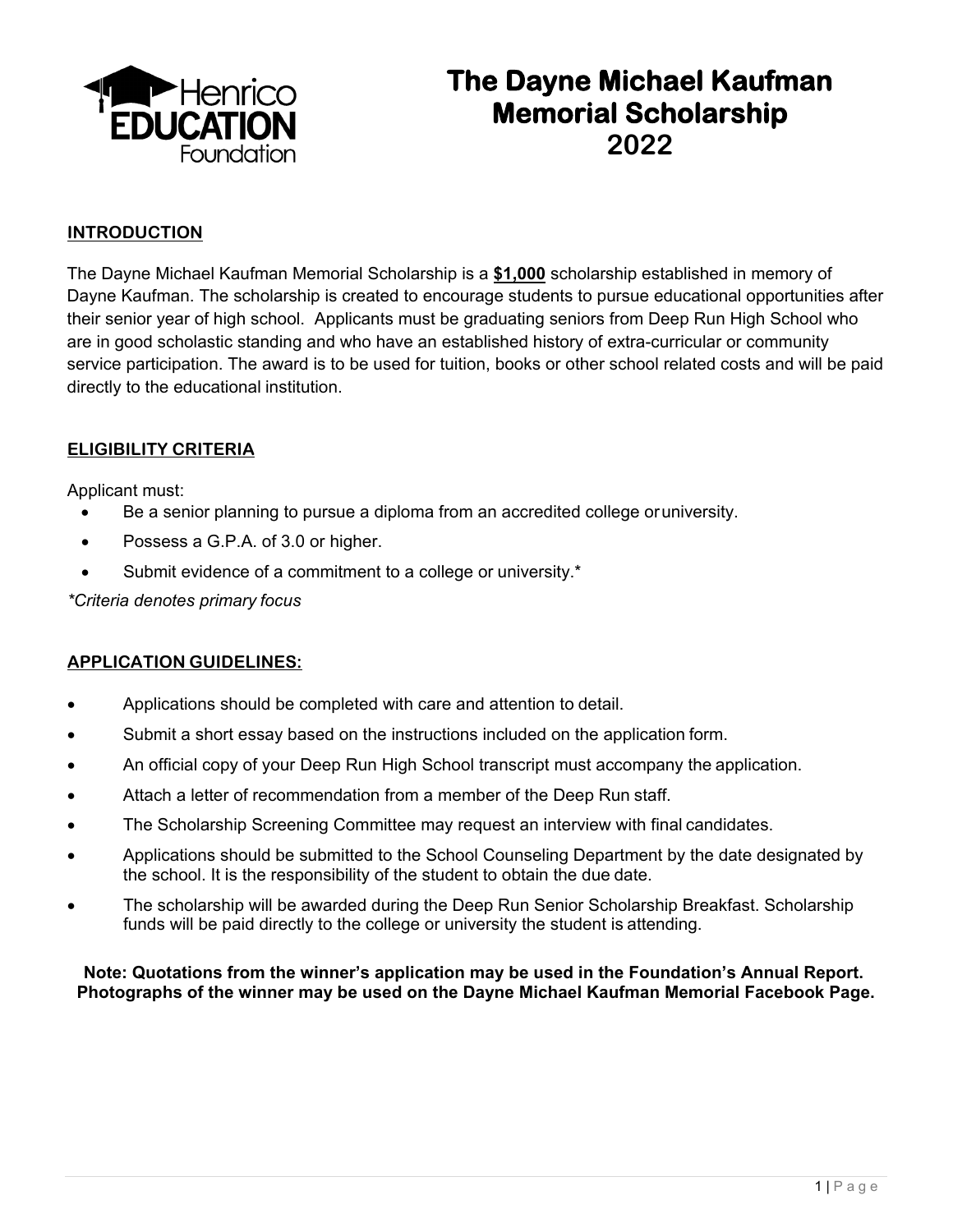

**INSTRUCTIONS:** The student should complete Section I, II, and III of this application and give it to his/her school counselor to complete Section IV.

## **Section I: STUDENT INFORMATION**

| List special recognition/honors/awards/scholarships received:<br>,我们也不会有什么。""我们的人,我们也不会有什么?""我们的人,我们也不会有什么?""我们的人,我们也不会有什么?""我们的人,我们也不会有什么?""我们的人 |                                                                                  |  |  |  |
|---------------------------------------------------------------------------------------------------------------------------------------------------|----------------------------------------------------------------------------------|--|--|--|
|                                                                                                                                                   | ,我们也不会有什么。""我们的人,我们也不会有什么?""我们的人,我们也不会有什么?""我们的人,我们也不会有什么?""我们的人,我们也不会有什么?""我们的人 |  |  |  |
| List other curricular/extra-curricular/community service activities in which you participate:                                                     |                                                                                  |  |  |  |
|                                                                                                                                                   |                                                                                  |  |  |  |
|                                                                                                                                                   |                                                                                  |  |  |  |
| List any special interests and/or hobbies you have:                                                                                               |                                                                                  |  |  |  |
|                                                                                                                                                   |                                                                                  |  |  |  |
|                                                                                                                                                   |                                                                                  |  |  |  |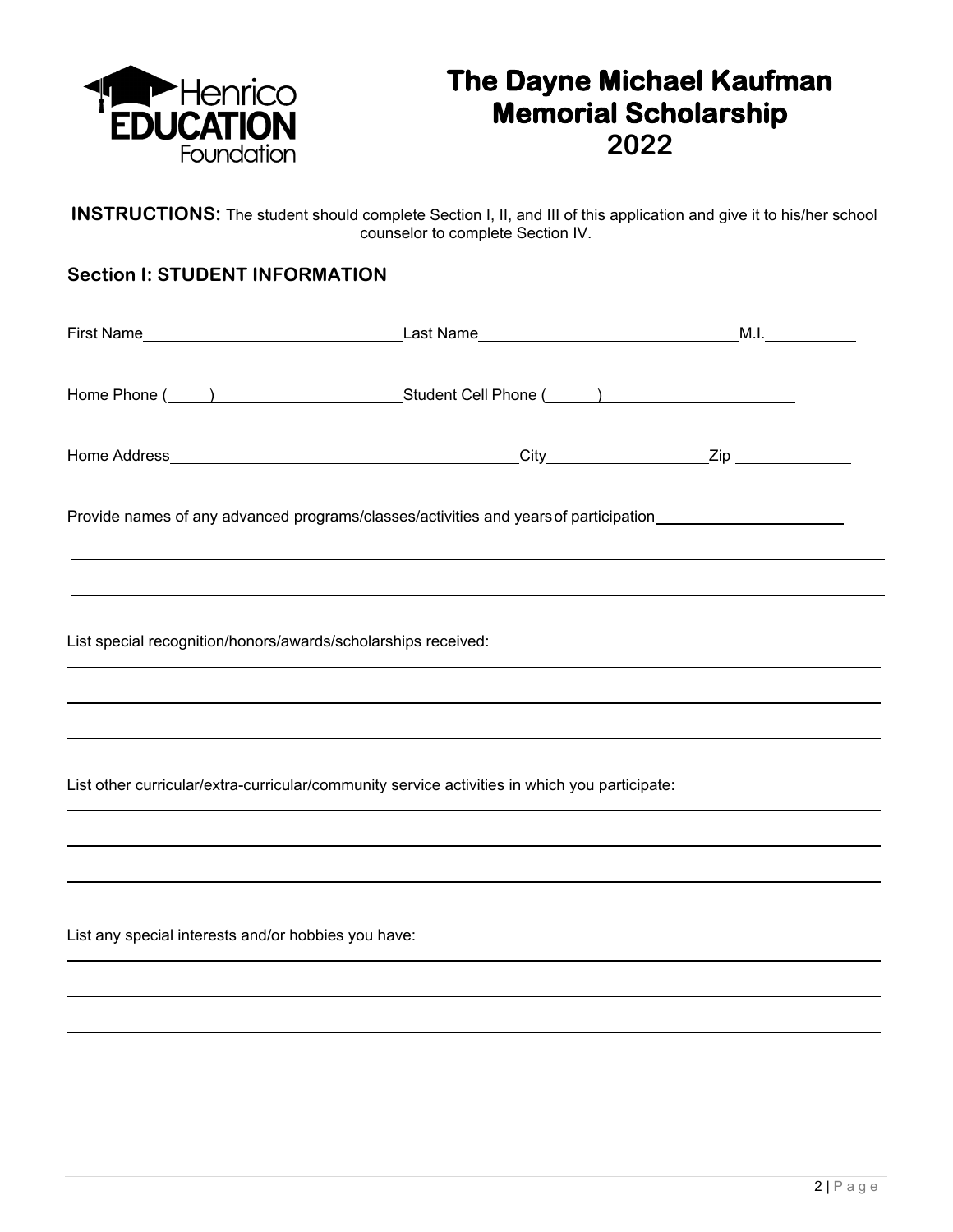

### STUDENT'S COLLEGE OF CHOICE (Check One):

□ Community College □ Four-Year College/University

NAME OF COLLEGE STUDENT PLANS TO ATTEND: (If decision has not yet been made, list colleges to which you have applied. Please note if you have been accepted at this time.)

| Have you applied to attend?<br>Yes<br>No                        |  |
|-----------------------------------------------------------------|--|
| Have you been accepted?<br>Yes<br>No                            |  |
| Have you received any other scholarship awards? _____ Yes<br>No |  |
| If yes, complete the following:                                 |  |
| Value: \$                                                       |  |

### **Section II: ESSAY**

On a separate sheet, attach a short essay communicating why you feelthe scholarship should be awarded to you while explaining your determination and dedication for pursuing a college degree. The essay should contain your name at the top right corner of the page and not exceed one page in length.